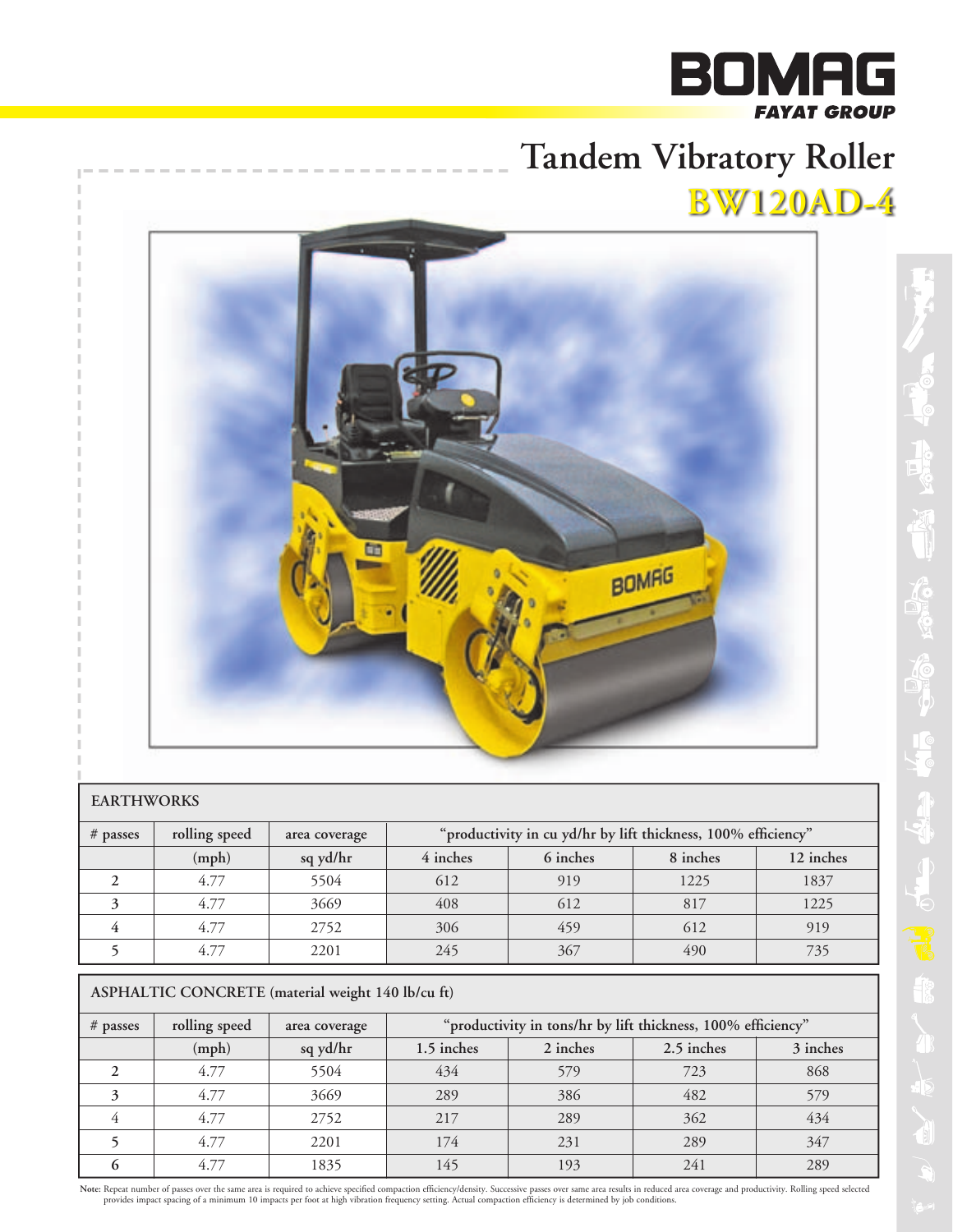# **BW120AD-4**



# Dash 4 Series – Setting the standard for excellence...

The next generation BW120AD-4, establishes the "benchmark" for all other competitive rollers to measure up to. Combining compact size and high maneuverability with heavy tandem roller features the new BW120AD-4 delivers outstanding performance.

This new model from BOMAG features more performance, increased productivity, improved safety details and unsurpassed operator comfort. Slanted drum support legs with high curb clearance, afford unobstructed view of the drum edges, minimal lateral offset and the ability to work closely to obstructions and in confined areas.

The two (2) position throttle detail offers dual vibration frequencies, providing maximum compaction results on a wide range of applications and material types.

#### n **Applications:**

- Granular sub-base compaction
- Walkways, bicycle and cart paths
- Driveways and Parking lots
- Road rehabilitation and patching

![](_page_1_Picture_12.jpeg)

*BW120AD-4 shown with optional folding ROPS.*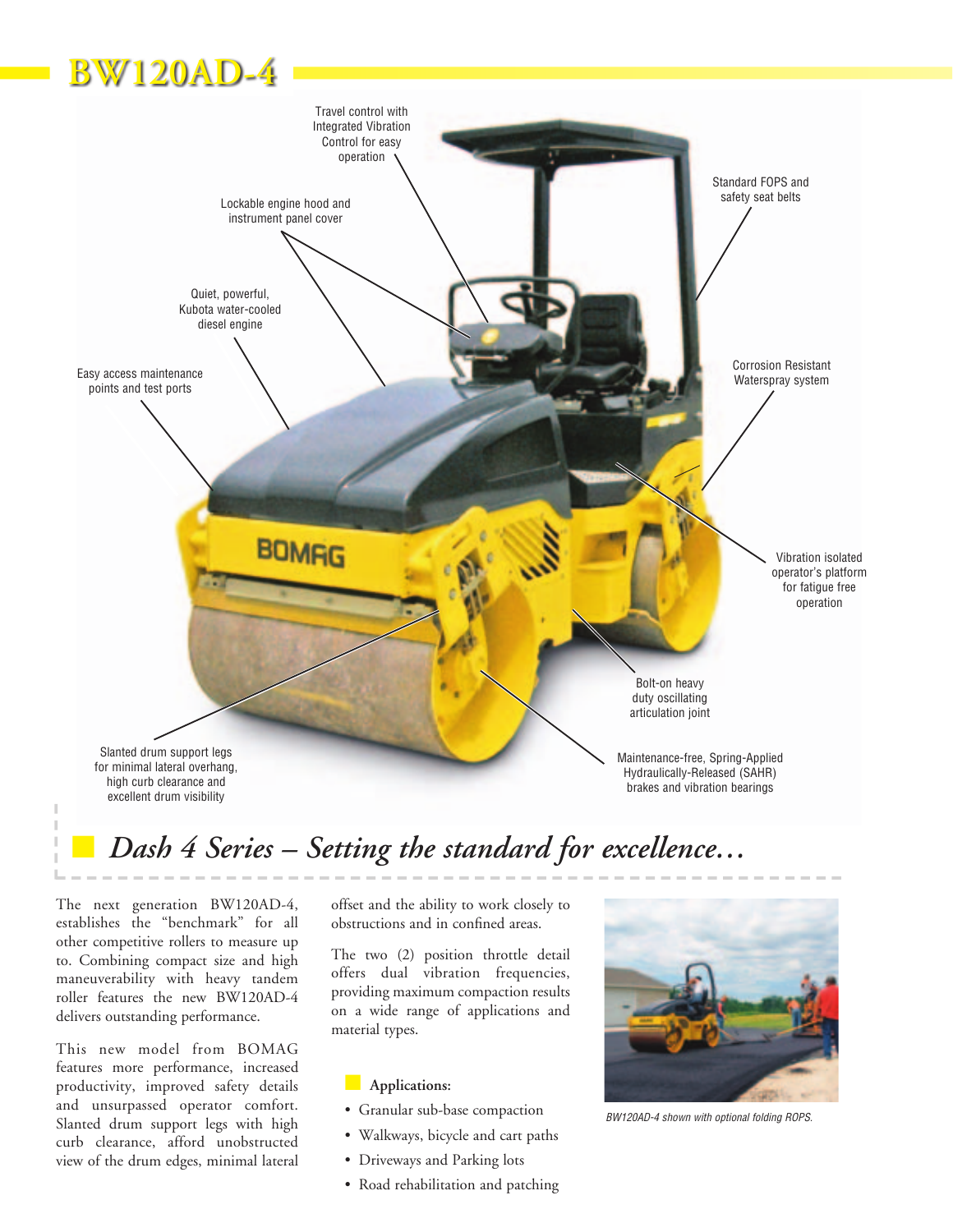# *Featuring…*

![](_page_2_Picture_1.jpeg)

*Ergonomically engineered operator's platform providing optimum comfort and maximum productivity.*

#### **Handling is Easier & Safer:**

- New, slanted drum support legs provide improved visibility of the drum edges, minimizing the possibility of damage when working in confined areas. High curb clearance allows working close to obstructions.
- Central, lifting point, makes strategic handling and loading of the BW120AD-4 easier with little risk of body damage.
- The standard sliding seat arrangement provides improved drum edge and overall side visibility for safer and more comfortable operation.
- The travel control lever and two (2) position throttle control are positioned for easy access and safe operation.
- Fully hydrostatic travel design offers smooth yet responsive control.
- Standard FOPS/ROPS with safety seat belts offer additional operator safety.

# *Light duty tandem models provide maximum versatility and productivity*

#### **n** Achieve Maximum Productivity:

- The BW120AD-4 has two (2) vibration frequencies for optimized compaction on a wider range of material types.
- Vibration can be selectively shut-off on the rear drum to prevent over compaction and material damage to sensitive material types and thin lift applications.
- Large diameter drums minimize pushing and cracking of mat surface, delivering a high quality finish.
- High curb clearance and minimal lateral overhang allow for working close to obstructions, minimizing handwork.
- Standard dual drum scrapers (2 per drum) ensure clean drums in either forward or reverse travel direction.
- Drum amplitude and frequency are optimized to provide high performance and maximum productivity on a wide range of applications.
- Water spray system automatically cancels in neutral travel position, extending tank life.

### **n** Less Service & Maintenance:

The purchase price is always important, But more importantly are the operating costs.

Check these features:

- Drum vibration bearings and travel system SAHR brakes are maintenance free.
- Drum shell wrapper thickness and head plates are designed to provide maximum strength for long life and durability.
- Bolt-on oscillating, articulation joint provides long life and simplifies repairs.
- Wide opening, lockable, composite engine cover provides easy service access and minimizes possible underhood vandalism.
- The BOMAG hydraulic oil filtration system extends servicing intervals to 2000 hours.
- Daily maintenance check points are quickly completed with easy access, visual indicators for hydraulic oil level, oil filter and air filter.
- Hydraulic test ports are easily accessible for simplified troubleshooting.
- Vandal protected instrument panel insures against on-site electrical problems.
- Water spray pump and filter are easily accessed in a centralized location and sprinkler nozzles are quick disconnect design for easy cleaning when required.

![](_page_2_Picture_31.jpeg)

*Wind protected, quick-disconnect spray nozzles with dual scrapers per drum.*

![](_page_2_Figure_33.jpeg)

*Bolt-on, maintenance free, center-joint with standard crab steer off-set, provides long life and ease of repair.*

![](_page_2_Picture_35.jpeg)

*Easy access to engine and drive components for simplified servicing*

![](_page_2_Picture_37.jpeg)

With these features and many more, it's easy to see why this model maintains a high residual value while delivering lower lifetime operating costs.